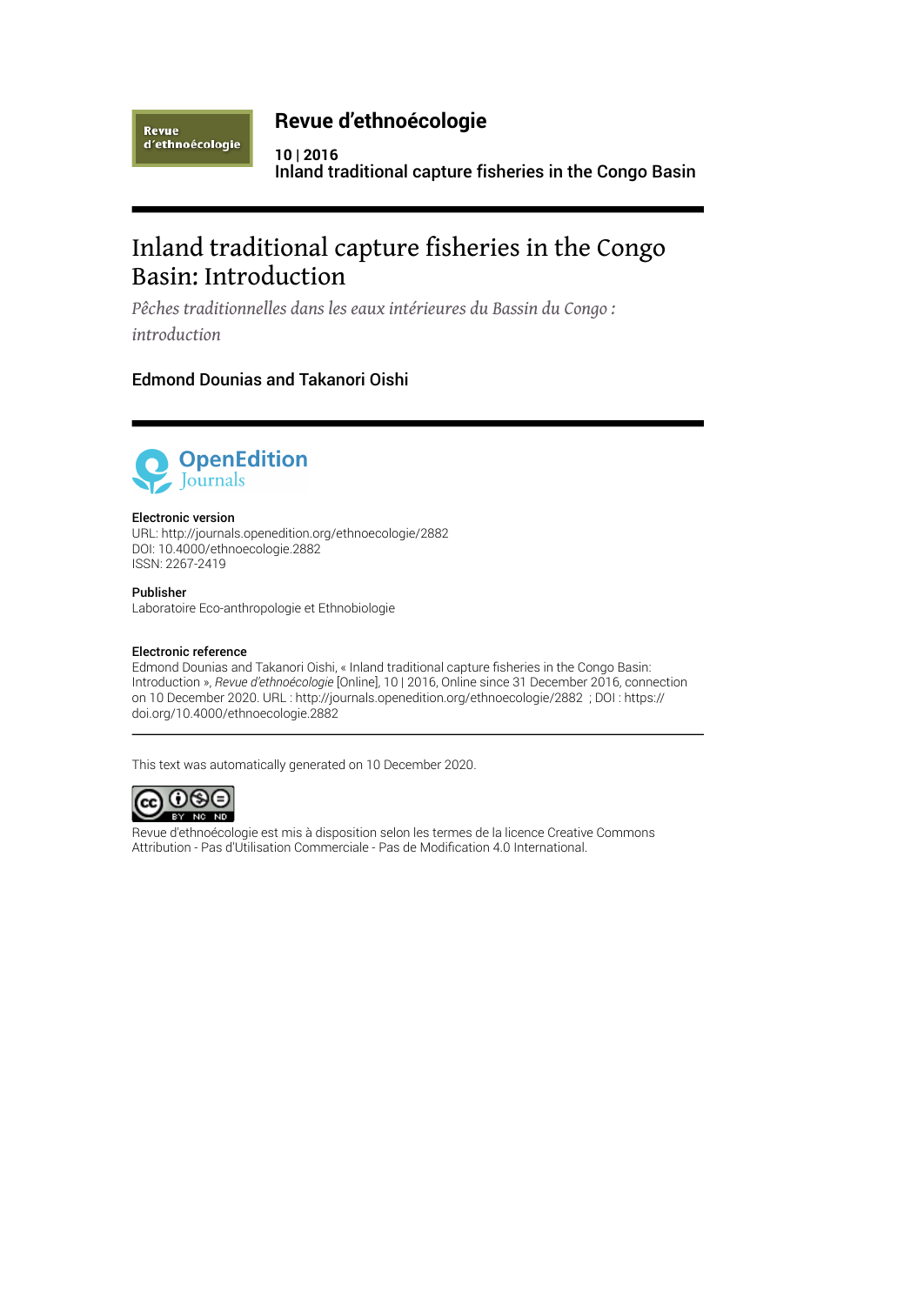# Inland traditional capture fisheries in the Congo Basin: Introduction

*Pêches traditionnelles dans les eaux intérieures du Bassin du Congo : introduction*

### Edmond Dounias and Takanori Oishi

- 1 In these current times marked by tremendous shifts challenging the future of our planet — exponential population growth, environmental degradation and biodiversity loss, climate change, expanding urbanization — maritime as well as inland aquatic resources are constantly gaining credence in the plans of action set up in the international management and development policy. Their food values are brandished as one of the most promising means to reduce poverty and hunger while ensuring that all human beings can fulfill their potential in dignity and equality and in a healthy environment $^{\rm 1}.$  $^{\rm 1}.$  $^{\rm 1}.$
- <span id="page-1-0"></span>2 In this respect, after decades of long-standing policies encouraging the industrialization of fisheries and neglecting the small-scale sector (see for instance Cycon 1986), the importance of sustaining small-scale fisheries is being increasingly recognized (Pauly 1997). Nevertheless this recognition goes along with a disturbing awareness that traditional capture fisheries are poorly known and that there is a dearth in research dedicated to inland aquatic resources, especially with regard to their availability and to the sustainability of their harvesting. The desired expansion of artisanal fisheries in developing countries has now given rise to fears of resource depletions, threatening local livelihoods and the nutritional status of low-income households (World Humanities Action Trust 2000).
- 3 So far, it must be acknowledged that decision makers decide on issues at stake without having in hand the consistent data that are needed to support their decisions. In one of the most recent studies dedicated to traditional inland fisheries, De Graaf *et al.* (2015) point out the inaccuracy in the estimates of the worldwide fish production ensured by inland fisheries. Most importantly, statistics are nearly absent for critically important tropical areas like the Amazon and the Congo Basin. Hundreds of million people are certainly involved in activities relating directly to capture, processing and sale of fish.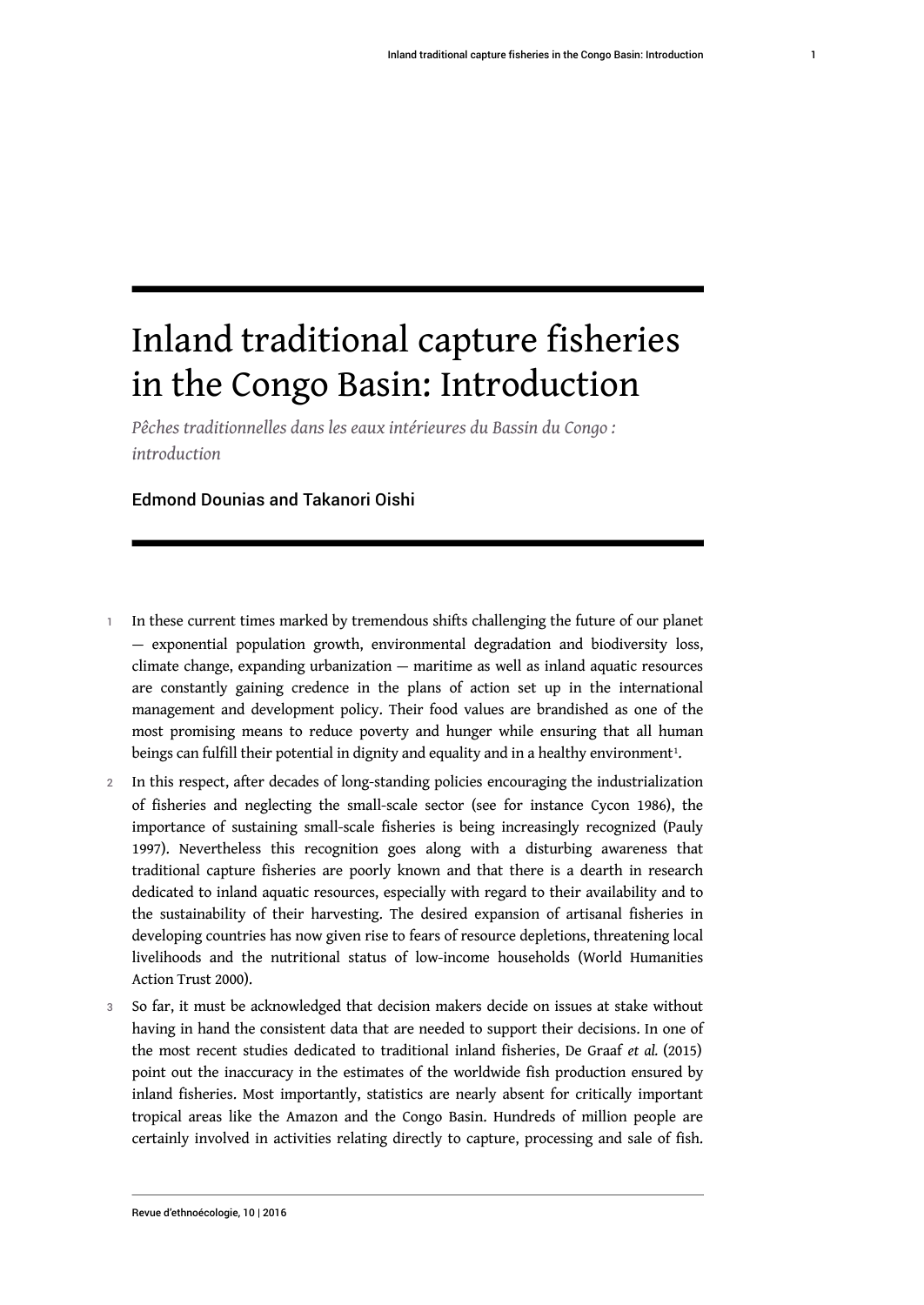Citing FAO, Allison and Ellis (2001) estimate that 95% of them live in developing countries. Still, almost nothing is known about the ecology of freshwater fisheries (Chapman 2001) and about the contribution of fish to the livelihoods of non-professional and parttime fishersfolks.

- The Congo river is the second largest forest river in the world after the Amazon. These two rivers are home for more kinds of fishes than other rivers altogether and both exhibit unequalled rates of endemism (Roberts 1973). But when compared to what is known in the Amazon Basin, our knowledge of fish and shellfish ecology in the Congo Basin is dramatically fragmentary (Chapman 2001). The Congo Basin exhibits endemic and incredibly diverse aquatic faunas. The rainforest regions of Western and Central Africa host 85% of the nearly 3,300 species that have been described in the African continent (Chapman 2001, Paugy *et al.* 2011). Ichthyologists agree to estimate that several hundreds of new fish species are yet to be discovered in this continent, and the lack of knowledge is even worse for non-fish aquatic faunas. The presence of lakes and swampy depressions in the upper course of the Congo river induces smaller amplitudes in water-levels compared to the Amazon but the Congo Basin is characterized by many more rapids and waterfalls that cause strong seasonal fluctuations that result in a juxtaposition of extremely diverse aquatic microhabitats.
- 5 This special issue does not pretend to fill this worrying gap in knowledge. More modestly but yet importantly, it aims to raise awareness on the extent of our ignorance about the biocultural values and functions of traditional inland capture fisheries in the Congo Basin. The four case studies presented in this issue all address rainforest dwelling peoples of Cameroon and Republic of Congo whose livelihoods do not exclusively depend on fishing. Our goal is to bring light on the multifaceted thus complex nature of Central African wild fisheries and to stress that they constitute only one component of broader and extensive land-use strategies that are multipurpose in essence. To paraphrase Lévi-Strauss (1964), fish are not only good to eat (or to make money with) they are also good to think with. Fishing mediates the biocultural interactions between these parttime fisherfolks and their natural and supernatural environments. However, management and development agencies persist to ignore the non-economic and less materialistic dimensions of inland capture fisheries. This unawareness has led to the emergence of counter-intuitive ideas about these fisheries and *in fine* their absence or, to say the least, neglected role in the worldwide agenda for sustainable development.
- <sup>6</sup>The first paper proposed by Edmond Dounias and collaborators is entitled *"The safety net role of inland fishing in the subsistence strategy of multi-active forest dwellers in southern Cameroon"*. By describing in details the extremely diversified art of fishing of the Mvae and the Ntumu, two Fang speaking groups of small-scale farmers living in the Ntem watershed, Dounias and collaborators wish to emphasize the unobtrusive but fundamental role played by small-scale wild fisheries in the livelihoods of these nonprofessional fisherfolks. Local ichthyological knowledge and understanding of the dynamics of inland water ecosystems that are driven by seasonal fluctuations in water level have jointly shaped an incredibly diverse corpus of fishing practices.
- 7 Taking advantage of an extremely vascularized hydrographic network and a multitude of aquatic microhabitats, these practices ensure a continuous procurement of fish all over the year and grant a precious flexibility to the land-use system of these forest peoples. Years follow one another but do not look alike. The complementarity of fishing practices always authorizes adjustments in response to constant change and *in fine* ensures a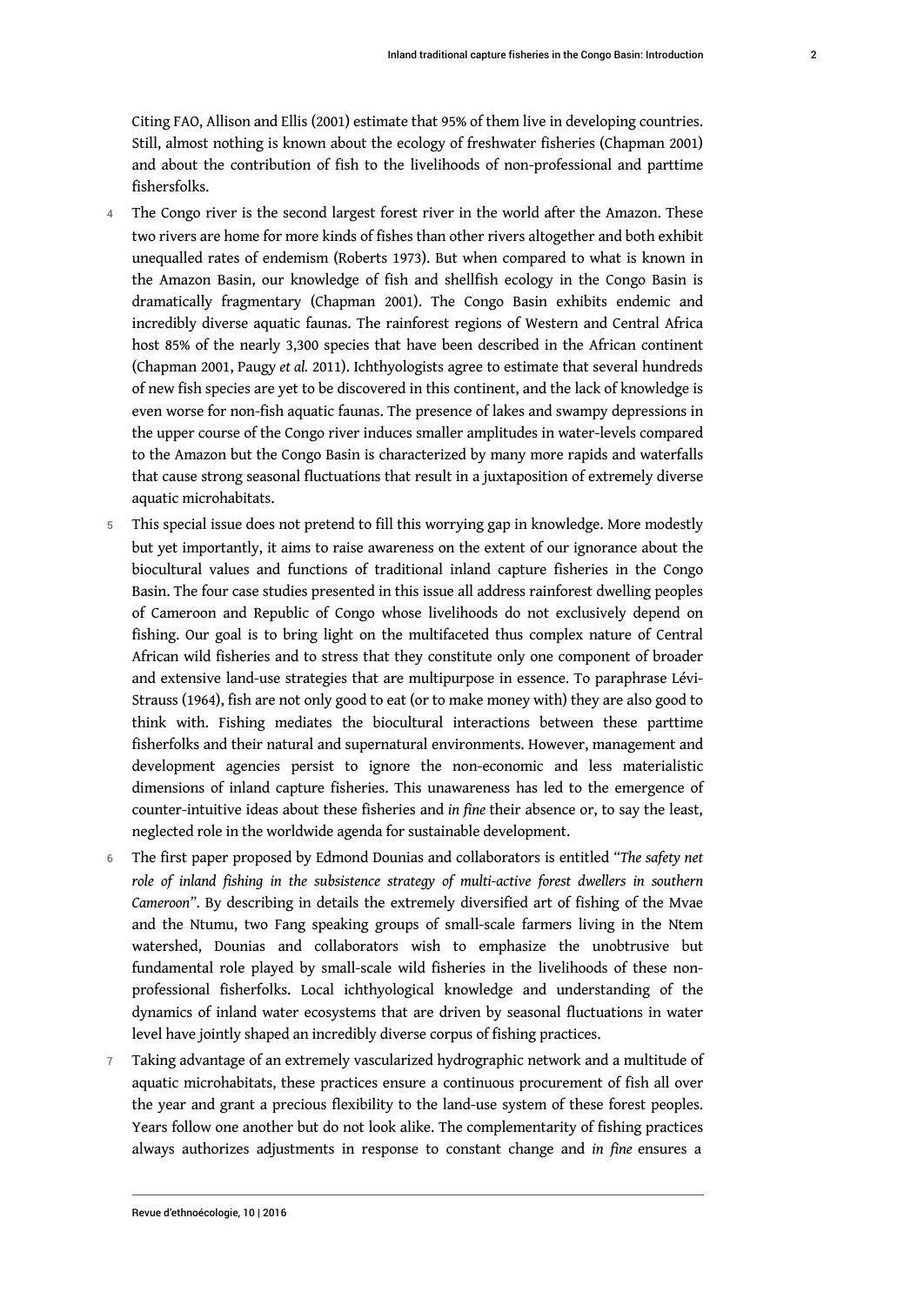continued provision of aquatic food resources. Flexibility provides latitude to modify the contribution of fish to the local diets in response to opportunities and constraints affecting the other domains of production (farming, hunting, gathering, salaried work).

- 8 Mvae and Ntumu inland capture fisheries are a safety net that prevents from uncertainties in food supply, and that is a warranty of food security. Dounias and collaborators also insist on the primordial fact that inland capture fisheries among nonprofessional fisherfolks are not in the exclusive and expert hands of adult-male fishers; on the contrary, they involve equally all the members of the community, independently of gender and age.
- 9 To conclude, Dounias and collaborators seek to contradict the consensual discourse that small-scale fisheries and rural poverty are intimately correlated. They call upon development agencies to conceptualize their interventions in terms of theirs effects on livelihood systems, instead of assessing specific income-generating activities in isolation from or, worse, in opposition to other activities within these multipurpose land-use strategies.
- 10 The second paper is authored by Sandrine Gallois and Romain Duda. As explicitly announced in the title of their paper *"Beyond productivity: The socio-cultural role of fishing among the Baka of southeastern Cameroon"*, Gallois and Duda do not tackle the economic side of wild fisheries but rather decide to introduce various social and cultural aspects of fishing activities among the Baka, a group of African hunter-gatherers living in southeastern Cameroon, in close interrelationships with small-scale Bantu farmers.
- 11 In the first part of their paper, the authors analyze the place taken by fishing activities in Baka livelihood, productivity, and diet. Based on their careful and systematic monitoring of daily activities (including estimates of time allocation and quantities of harvested resources), Gallois and Duda draw an enlightening picture of the involvement of the Baka into fishing relatively to their many other daily activities. Baka fishery appears anecdotal when the biomass of captured fish is compared to that of terrestrial fauna obtained from hunting. Fish should be seen as a complementary resource providing animal protein in periods of bushmeat shortage. The potential role of fish as a means to moderate the currently unsustainable trade of bushmeat remains a very challenging and burning research topic to address.
- 12 The second section of the paper details the ecological knowledge and practices related to fishing activities. Most importantly, they consider gender involvement into fishing activities and notice that Baka men and women do not use the same fishing techniques, the same ecological settings, and do not target the same fishes. By contrast to cynegetic activities that are predominantly carried out by men, fishing activities are first and foremost performed by women, who are generally assisted by children. Gallois and Duda point out those Baka children acquire knowledge about the most salient fish resources from a very early age, and that fishing expeditions are fundamental channels of children's education.
- 13 By looking at the social and cultural grounds of fishing in the last section of their paper, Gallois and Duda wish to emphasize that fishing is much more than just a subsistence activity. They focus on the emblematic dam and bail fishing, which is a collective and female fishing activity. In the absence of men, dam fishing is a necessary occasion for women to share their personal problems, particularly with regard to sexuality, to consult the elderly women and to collectively work out conflicting situations. Dam fishing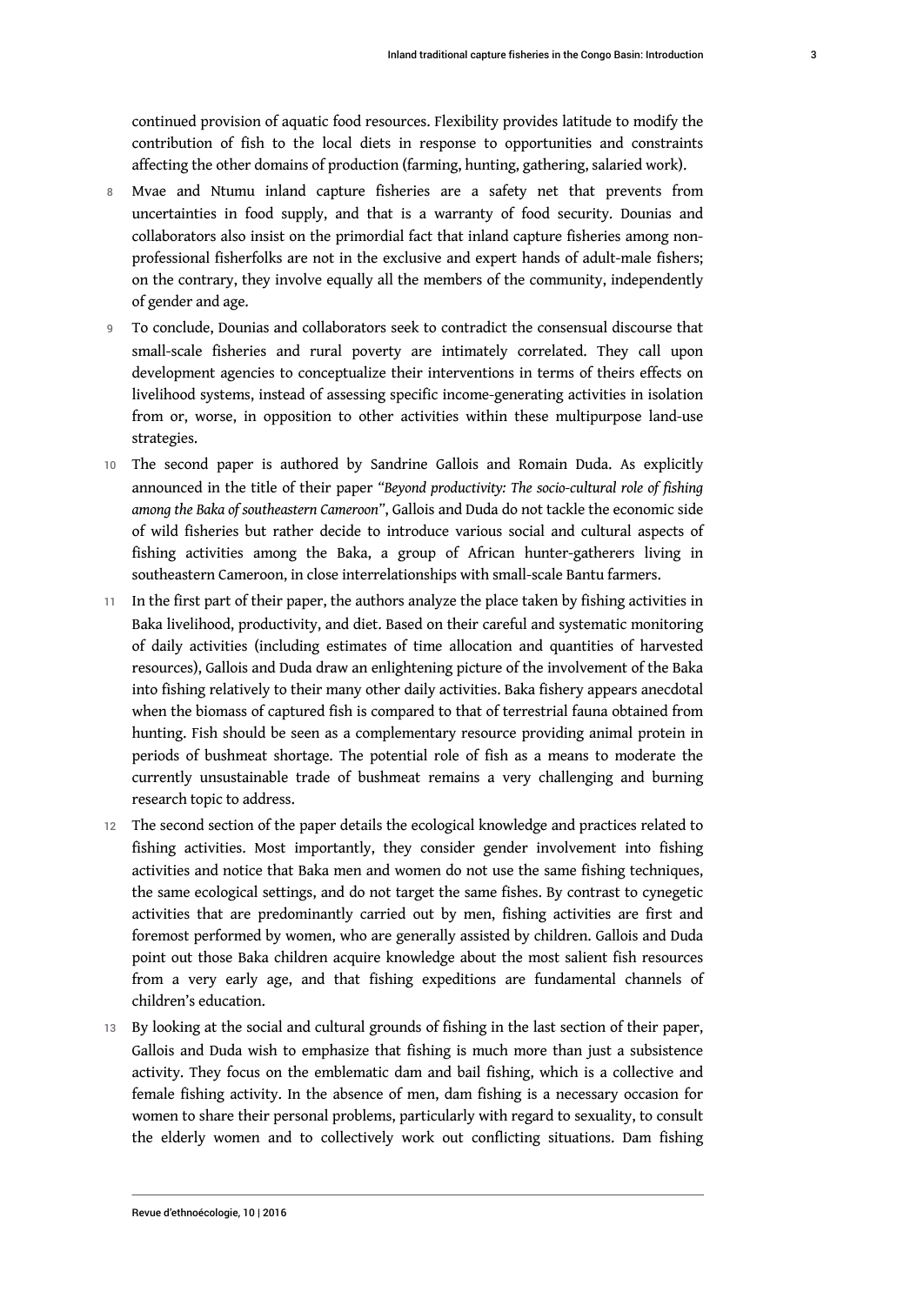contributes to the subtle equilibrium of power between genders and, in so doing, to the social cohesion of Baka society as a whole.

- <sup>14</sup>The third paper is authored by Marion Comptour and collaborators and is entitled *"Pond fishing in the Congolese cuvette: a story of fishermen, animals, and water spirits"*. Comptour and collaborators focus on one fishing method in particular, pond fishing, carried out by the Likouba fishermen in the region of Mossaka in the Republic of Congo. The Likouba excel in this collective fishing method that consists in scooping out water from the pools that persist in the floodplain at the end of the dry season, after that water has receded. Although concentrated on a short period of time, the capture the fish and non-fish aquatic fauna that have sought refuge in these pools is highly productive and sold surplus is a reliable source of cash income. Like all other ethnic groups introduced in this special issue, the Likouba are not fulltime professional fishers, but nevertheless use a broad range of fishing methods adapted to the hydrological pattern and other traits of the habitats they fish in, and to the behavior of the fish species they pursue. Water-level fluctuation is, again, the main guidance for the seasonal migration of fish into and out of the floodplain, and pond fishing is planned accordingly.
- 15 Comptour and collaborators insist on the cooperation mobilized during pond fishing, which involves a great number of participants, from both genders and all ages. Most importantly, pond fishing involves not only members of the lineage that owns the pond, but as well outsiders lacking ponds on their own. The authors discuss the customary rules of the Likouba that are aimed to regulate the right of access and ownership of these coveted ponds. Still in a recent past, becoming the owner of ponds was a major focus of social competition, yet this collective activity also strengthened social cohesion through collective work. A lineage head controls fisher access to ponds and endorses the role of mediator between the various human and non-human users of the pond.
- 16 Comptour and collaborators argue that pond fishing ties relationships between entities animal, human, supernatural — that jointly dig and shape features of ponds, increasing by this means the productivity of this fishery. The authors describe the trophic relationships between animals — fish and non-fish resources that 'give themselves' to the fishers or, more exactly, are given by supernatural entities, but also other animals living near the ponds —, fisher communities, and spirits who are the real owners of the territory and the parents of fish. Permission given to the Likouba fishers to catch the pond resources is pending on a contractual relationship established between the spirits and the ancestor of the lineage, and is contracted under the form of a blood price: in exchange of being authorized to catch fish, the Likouba resign themselves to accept that spirits, sometimes embodied in a crocodile, devour one of their children.
- 17 The advent of new technologies and a greater involvement into a cash economy have eroded the values and management systems linked to subsistence fishing and weakened the power of the traditional authority. In response to these recent changes, Comptour and collaborators conclude by showing that the new generation of Likouba fishers has elaborated a new regulation system including the payment of a fee to access to the pond, threats of sorcery, moral judgments and the moral obligation to share fish. Aside of its unquestionable economic importance, pond fishing fulfills equally important social and symbolic functions.
- 18 Comptour and collaborators provide food for thought in the debate questioning the relevance and resilience of subsistence activities in the livelihoods of most tropical rainforest dwellers: These productive activities also embed epistemological, ethical and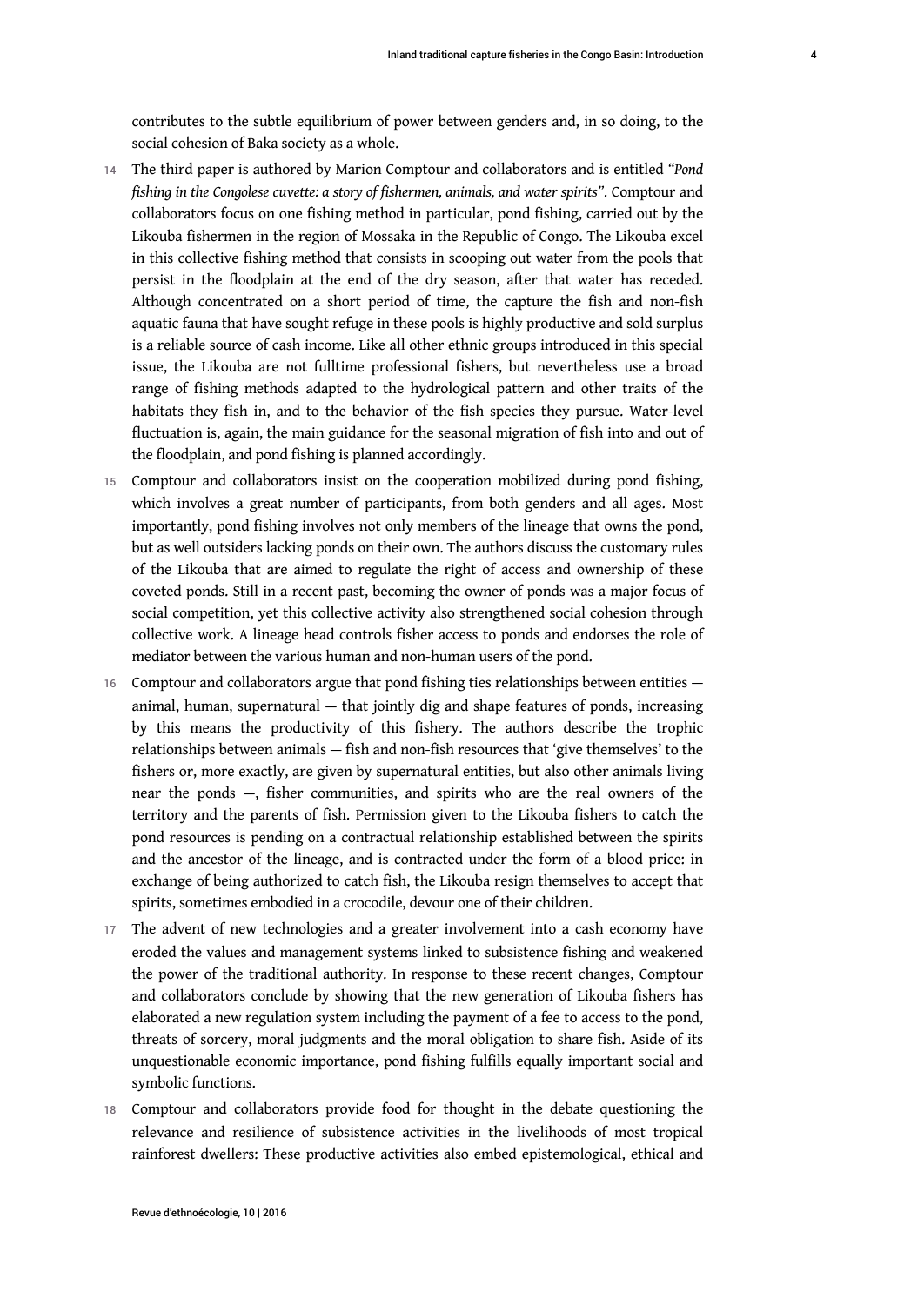perceptual dimensions that policy makers and management planners would be well advised to pay attention to.

- <sup>19</sup>The fourth paper written by Takanori Oshi is entitled *Ethnoecology and ethnomedicinal use of fish among the Bakwele of southeastern Cameroon*. Oishi describes the wide range of fishing techniques that are implemented by the Bakwele of the lower Dja watershed in southeastern part of Cameroon. Like the Mvae and the Ntumu introduced by Dounias and collaborators, the Bakwele are primarily small-scale farmers who are only part-time fisherfolks and who have similarly elaborated an achieved corpus of knowledge on ichthyofauna and the vascularized hydrographic ecosystem. Like the Mvae and the Ntumu, the Bakwele perceive no clearcut boundary between hunting/trapping and fishing. Instead, they consider inland water networks and *terra firma* as closely intermingled, up to forming a unique ecotone.
- 20 Oishi insists on the intercultural relationships that are amplified around fishing: Local Bakwele fishers work in intelligent synergies with allochtonous fishers who bring a different yet complementary expertise in fishing. Both communities get reciprocal benefits from this cohabitation. Along the same line, Oishi evokes the beneficial properties of the seasonal settlement in fishing camps for unblocking conflicting situations. Residing in seasonal fishing camps has a cathartic effect on the intra and interethnic relationships.
- 21 Finally, Oishi explores non-food uses of ichthyofauna and elaborates on the important range of food taboos affecting the fish, and their contribution to the Bakwele traditional healing system. The Bakwele attribute utmost importance to aspects of fish — taste as food, role in food taboos, medicinal uses — that are seldom valued from an economic point of view. This allows Oishi to further describe the fundamental influence exerted by fish on the Bakwele's perceptual approach of their surrounding world. Fish are key to understand the overall cultural cognition system of the Bakwele, although fishing does not constitute the salient component of their cash income economy.
- 22 Beyond the circumscribed area of the Congo Basin, traditional capture fisheries in the inland waters of other less forested parts of the African continent arise many promising pathways of interdisciplinary reflection bridging past and present. The session on African fishers convened by Veerle Linseele during the 23rd biennial meeting of the Society of Africanist Archaeologists (Toulouse, France, June 2016) and introduced as an ending note in this special issue, was a rare yet stimulating opportunity to strengthen the dialogue between archaeologists and ethnobiologists studying modern day fisheries. This dialogue should help tackling the complexity of human behavior and of human interaction with the natural environment. As stressed by Linseele, looking at modern practices is extremely useful to grasp the complexity of life in the past, and fishing activities certainly played a prominent role in this complexity.
- 23 The compendium of articles proposed in this special issue is a gentle invitation for policy makers and management planners to avoid simplistic and sweeping statement and change their views vis-à-vis traditional inland capture fisheries in the African rainforests. By pointing out the gaps in knowledge, caveats for development and challenges for conservation, we hope that this issue will stimulate further research and throw light on the most promising pathways to explore: on the resource side, by broadening our knowledge on the ecology of inland aquatic fauna in this forested part of the African continent; on the fisherfolks side by eliciting the obvious but overlooked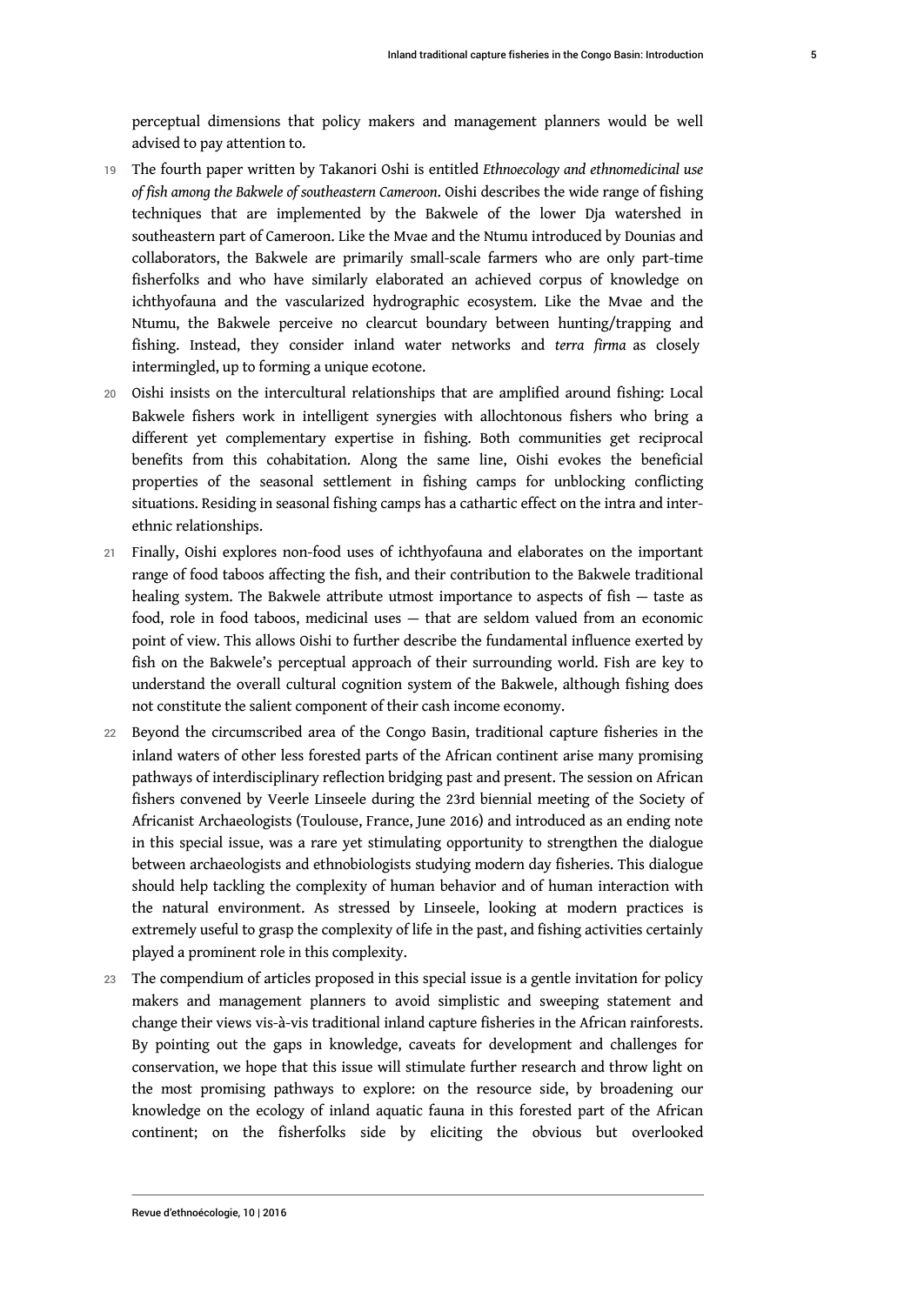ethnoichthyological expertise of local fishers and by improving our understanding of the biocultural drivers of these traditional fisheries.

- 24 Sectorally-based policies that seek to professionalize fulltime fishers tend to ignore that diversity is an essential feature in the livelihoods of the vast majority of fishing forest dwellers in Central Africa. By taking this major attribute into consideration and by recognizing the seasonal and cyclical complexity of these livelihood strategies, policies should gain in encouraging and facilitating the continuation of part-time fishing in these communities. The seasonality of water level fluctuations and the related richness in inland water microhabitats are key elements valorized by the African rainforest fishers to perform their fishing activities. Mobile and fluctuating fish stocks require from part-time fishers to be geographically mobile. Rather than being an obstacle to development, this extensive mobility and flexibility should be seen as a beneficial means to stock conservation in that the absence of locally-focused fish catches moderates the risk of resource depletion. Far from being the poverty trap consensually denounced by development agencies, traditional inland capture fisheries are a genuine invitation to think poverty alleviation in the tropics differently.
- 25 But the undeniable potential of inland capture fisheries should not conceal some real obstacles and mask the limitations of small-scale fishery development. Although fish has for long granted forest people with food security and can certainly be a valuable alternative to costly livestock farming and to depleting bushmeat trade, the sustainability of fishing throughout the Congo Basin remains highly questionable in a context of increasingly critical procurement of animal protein. African demographic pressure, amplified by migrations of various origins — mining, logging, extension of protected areas, agro-industrial plantations, climatic catastrophes, rampant poverty, armed conflicts, local mafias, genocides, bad governance… — will certainly induce an increasing demand for fish; intensification of small-scale fisheries as a means to get minimal resources to survive has already led to the overexploitation and irreversible pollution of many inland waters. The contribution of fish farming is still marginal and its development remains slow, although some species of African fishes are among the most promising candidates for the future of this activity. The forms of control of fishing activities are in upheaval while the resource availability remains largely unknown. Customary rules of access that efficiently used to exert a local control over freshwater resources are jeopardized by more centrally managed policies. But African states meet increasing difficulty in maintaining regulations: environmental-unfriendly and more intensive fishing practices are progressively escaping out of control. Far from discouraging research initiatives, this dark situation should be viewed on the contrary as an ultimate reason for boosting further exploration of the issue.

*The guest editors would like to acknowledge the following research organizations for their supportive encouragements in providing a special issue dedicated to the ethnobiology of inland capture fisheries in the Congo Basin: The Center for International Forestry Research (CIFOR), the French National Research Institute for Sustainable Development (IRD), the National Museum of Natural History (MNHN), the Center for Functional and Evolutionary Ecology (CEFE), and Kyoto University.*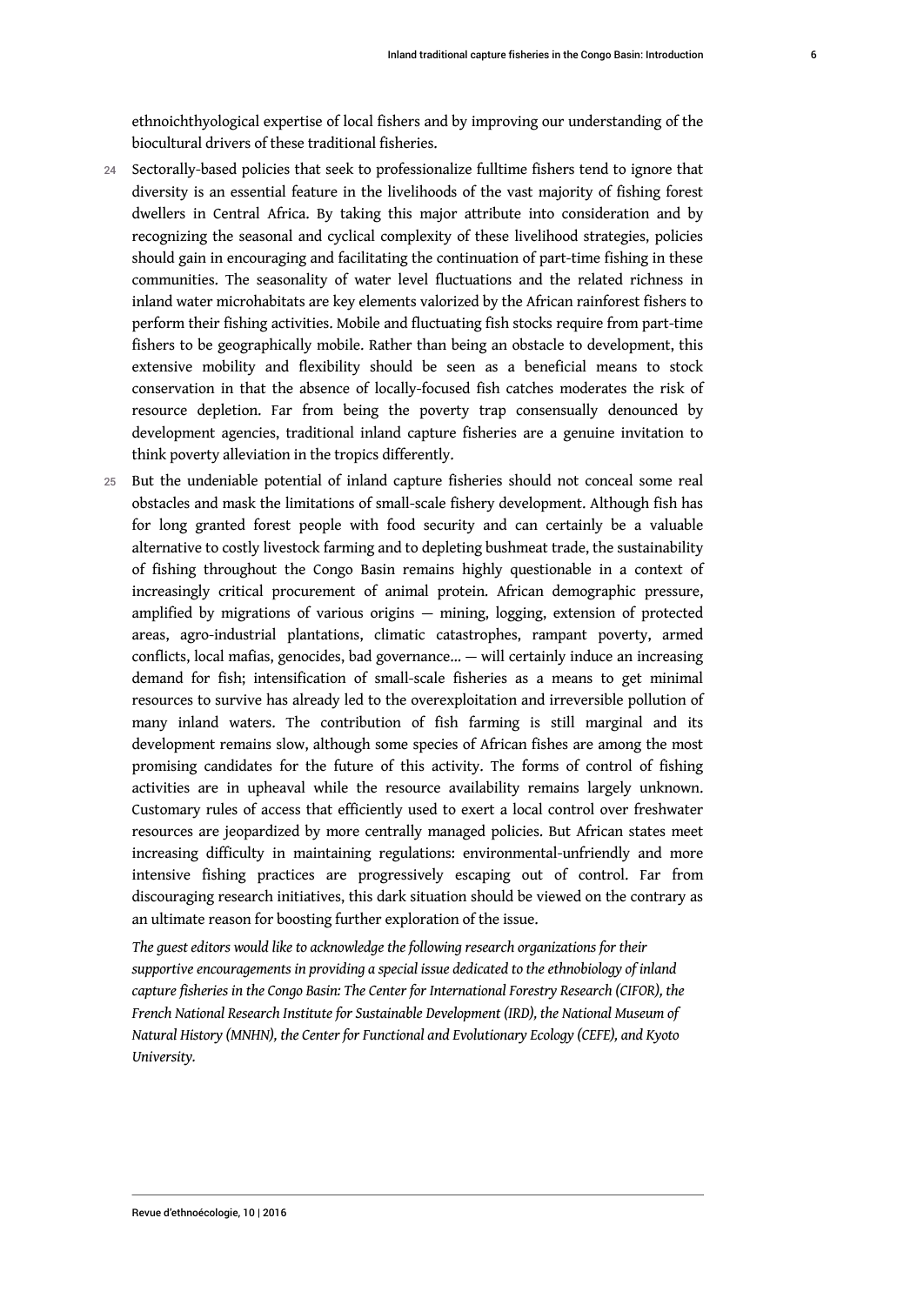# BIBLIOGRAPHY

Allison E.H. & Ellis F. 2001 – The livelihoods approach and management of small-scale fisheries. *Marine Policy* 25: 377-438.

Chapman L.J. 2001 – Fishes of African rain forests. *In* Weber W., White L.J.T., Vedder A. & Naughton-Treves L. (Ed.), *African rain forest ecology and conservation: An interdisciplinary perspective*. New Haven, Yale University Press: 263–290.

Cycon D.E. 1986 – Managing fisheries in developing nations: a plea for appropriate development. *Natural Resources Journal* 26: 1–14.

De Graaf G., Bartley D., Jorgensen J. & Marmulla G. 2015 – The scale of inland fisheries, can we do better? Alternative approaches for assessment. *Fisheries Management and Ecology* 22: 64–70.

Lévi Strauss C. 1964 – *Le cru et le cuit*. Paris, Plon, 402 p.

Paugy D., Lévêque C. & Mouas I. (Ed.) 2011 – *Poissons d'Afrique et peuples de l'eau*. Marseille, IRD Éditions, 319 p.

Pauly D. 1997 – Small-scale fisheries in the tropics: marginality, marginalisation, and some implications for fisheries management. *In* Pikitch E.K., Huppert D.D. & Sissenwine M.P. (Ed.), *Global trends: fisheries management*. Bethesda, Maryland, *American Fisheries Society*: 40–49.

Roberts T.R. 1973 – Ecology of fishes in the Amazon and Congo Basins. In Meggers B.J., Ayensu E.S. & Duckworth W.D. (Ed.), Tropical forest ecosystems in Africa and South America: A comparative review. Washington D.C., Smithsonian Institution Press: 239–254.

World Humanities Action Trust 2000 – Fishing for the future. *In Governance for a sustainable future*. London, World Humanities Action Trust: 37–104.

# NOTES

<span id="page-7-0"></span>**[1.](#page-1-0)** Overarching goal of the United Nations 2030 Agenda for Sustainable Development: http://www.un.org/sustainabledevelopment/development-agenda

# AUTHORS

### EDMOND DOUNIAS

IRD-CIFOR - Centre d'Écologie Fonctionnelle et Évolutive (UMR5175 CEFE) Campus CNRS, 1919 route de Mende - 34293 Montpellier cedex 5, France edmond.dounias@ird.fr